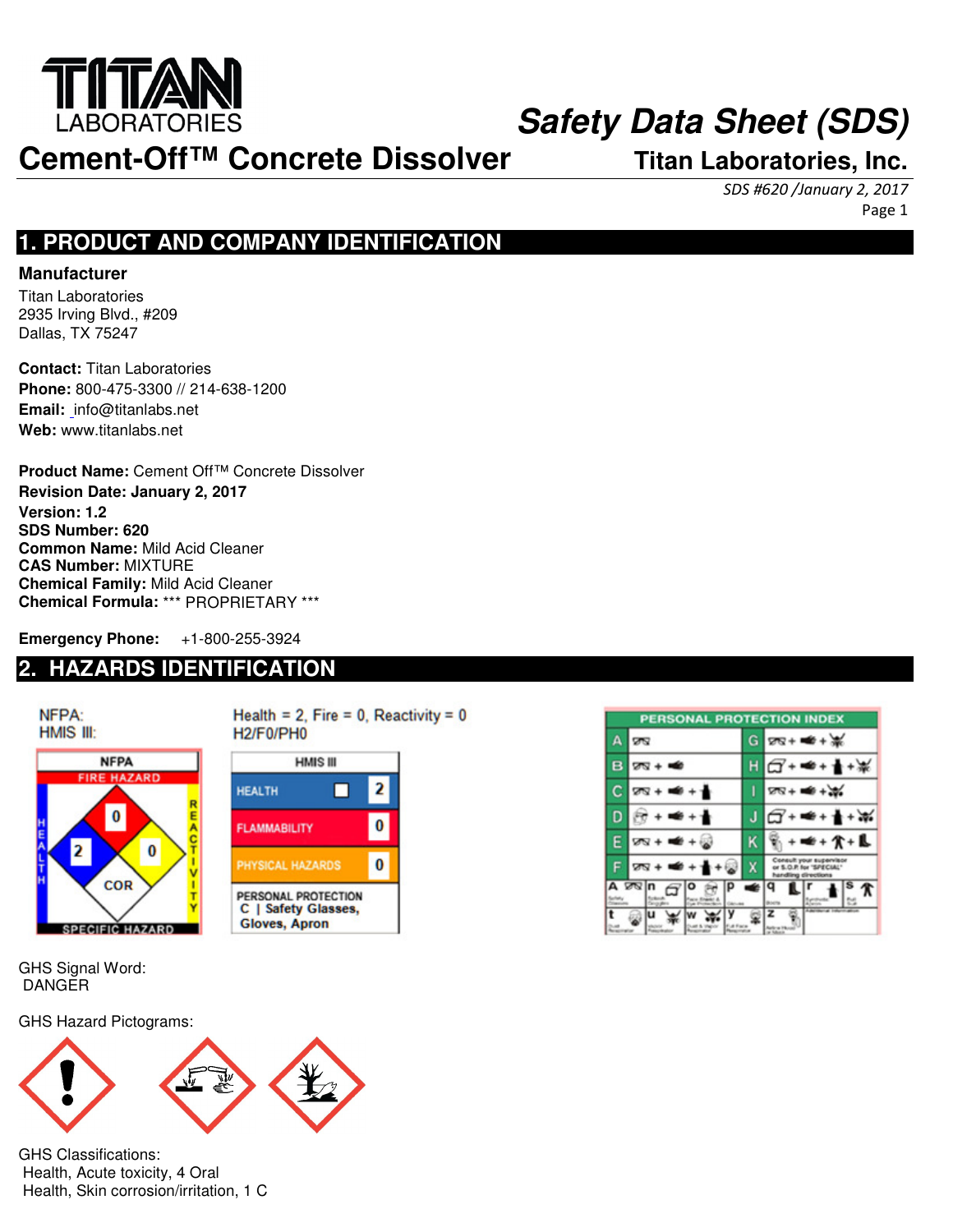## **Safety Data Sheet (SDS)**

SDS #620 /January 2, 2017 Page 2

 Health, Specific target organ toxicity - Single exposure, 3 Environmental, Hazards to the aquatic environment - Chronic, 2

GHS Phrases:

- H302 Harmful if swallowed
- H314 Causes severe skin burns and eye damage
- H335 May cause respiratory irritation
- H411 Toxic to aquatic life with long lasting effects

#### GHS Precautionary Statements:

- P261 Avoid breathing dust/fume/gas/mist/vapors/spray.
- P264 Wash skin thoroughly after handling.
- P270 Do not eat, drink or smoke when using this product.
- P273 Avoid release to the environment.

P280 - Wear protective gloves/protective clothing/eye protection/face protection.

P301+310 - IF SWALLOWED: Immediately call a POISON CENTER or doctor/physician.

P301+330+331 - IF SWALLOWED: Rinse mouth. Do NOT induce vomiting.

P303+361+353 - IF ON SKIN (or hair): Remove/Take off immediately all contaminated clothing. Rinse skin with water/shower.

 P305+351+338 - IF IN EYES: Rinse continuously with water for several minutes. Remove contact lenses if present and easy to do. Continue rinsing.

P321 - Specific treatment (see supplementary first aid instructions on this label).

P332+313 - If skin irritation occurs: Get medical advice/attention.

P337+313 - If eye irritation persists: Get medical advice/attention.

P363 - Wash contaminated clothing before reuse.

P391 - Collect spillage. Hazardous to the aquatic environment.

P403+233 - Store in a well ventilated place. Keep container tightly closed.

P405 - Store locked up.

P412 - Do not expose to temperatures exceeding 49 °C/120 °F

P501 - Dispose of contents/container to an approved waste disposal plant.

**Environmental Hazards:** Not to be expected if handled and used properly. Environmental hazard assignment applies only to large volume spills of product. When this product is used at the doses recommended by Titan Laboratories, it attributes minimal to no environmental hazards, acute or chronic, to the aquatic environment.

## **3. COMPOSITION/INFORMATION ON INGREDIENTS**

#### **Ingredients:**

| CAS#    | Percentage | <b>Chemical Name</b>                      |
|---------|------------|-------------------------------------------|
| N/A     | 78%>       | Proprietary, non-hazardous, non-regulated |
| 79-14-1 | <20%       | Acetic acid, hydroxy-                     |
| None    | $<$ 2%     | Trade Secret*                             |

\*The specific chemical identities of the ingredients of this mixture labeled as "Trade Secret" are considered to be proprietary and are withheld in accordance with the provisions of 29CFR1910.1200 Sect. (i) Trade Secrets.

## **4. FIRST AID MEASURES**

Inhalation: Give oxygen or artificial respiration if needed. If symptoms develop, move victim to fresh air. If symptoms persist, obtain medical attention.

Skin Contact: Take off contaminated clothing and shoes immediately. Promptly flush skin with water for at least 15 minutes to ensure all chemical is removed. If reddening develops and/or persists, obtain medical attention.

Eye Contact: Flush with large amounts of water for at least 15 minutes, lifting upper and lower lids occasionally. Remove contact lenses is present and easy to do so. Get immediate medical attention.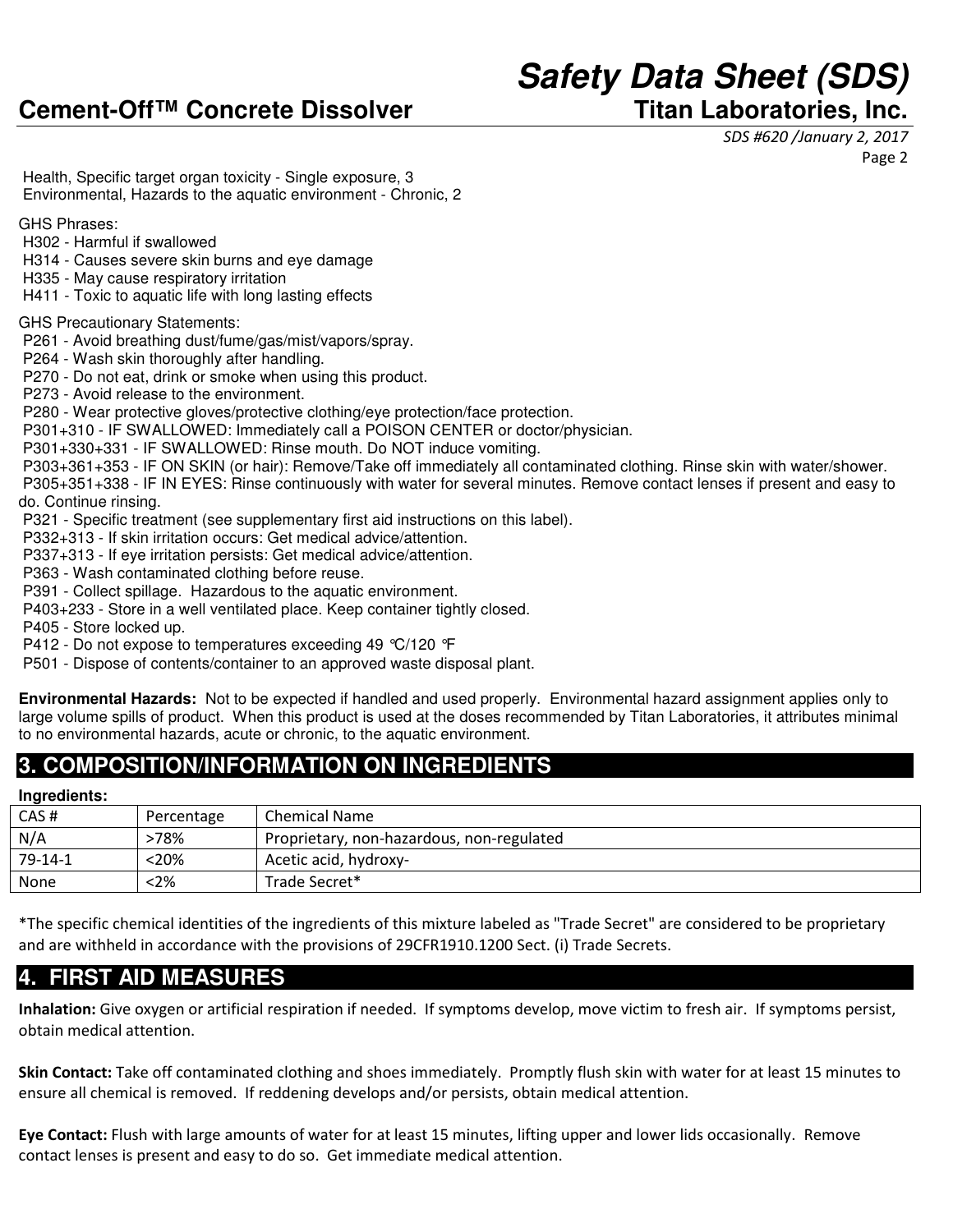# **Safety Data Sheet (SDS)**

SDS #620 /January 2, 2017

Ingestion: Rinse mouth with water. Do NOT induce vomiting unless instructed to do so. Give 3-4 glasses of water or milk to dilute stomach contents. Never give anything by mouth to an unconscious person. Get immediate medical attention.

#### **Most important symptoms and effects, both acute and delayed:**

The most important known symptoms and effects are described in the labelling (see Section 2) and/or Section 11.

#### **Indication of any immediate medical attention and special treatment needed:** No data available.

## **5. FIRE FIGHTING MEASURES**

| Flammability              | Not flammable     |
|---------------------------|-------------------|
| <b>Flash Point</b>        | <b>DNA</b>        |
| <b>Flash Point Method</b> | <b>DNA</b>        |
| <b>Burning Rate</b>       | No data available |
| <b>Autoignition Temp</b>  | No data available |
| LEL                       | <b>DNA</b>        |
| <b>UEL</b>                | <b>DNA</b>        |

#### **Extinguishing Media:**

Water Spray Carbon Dioxide Alcohol-Resistant Foam Dry Chemical

**Special Hazards Arising From the Substance or Mixture:**

Carbon Oxides Sodium Oxides Sulfur Oxides

**Advice for Firefighters:** Firefighters should wear full-face, positive-pressure respirators.

**Further Information:** If incinerated, may release toxic fumes. Use water spray to cool unopened containers. See Section 7 for more information on safe handling. See Section 8 for more information on personal protection equipment. See Section 13 for disposal information.

## **6. ACCIDENTAL RELEASE MEASURES**

#### **Personal Precautions, Protective Equipment and Emergency Procedures:**

Use personal protective equipment. Keep from contacting skin or eyes. Avoid breathing vapors, mist or gas. Ensure adequate ventilation. Evacuate personnel to safe areas.

#### **Environmental Precautions:**

Prevent further release (leakage/spillage) if safe to do so. Do not allow product to enter drains. Do not allow to drain to environment.

#### **Methods and Materials for Containments and Cleaning Up:**

Absorb with liquid-binding material (sand, diatomite, universal binders, sawdust).

Neutralizing agent like Sodium Bicarbonate may also be used to absorb/neutralize any spilled material. Place contaminated material into suitable, closed containers for disposal.

Dispose of contaminated material according to Section 13.

After spillage has been collected, area may be flushed with water or wet-brushed. Ensure adequate ventilation.

**Reference to Other Sections:** See Section 7 for information on safe handling. See Section 8 for information on personal protection equipment. See Section 13 for information on proper disposal.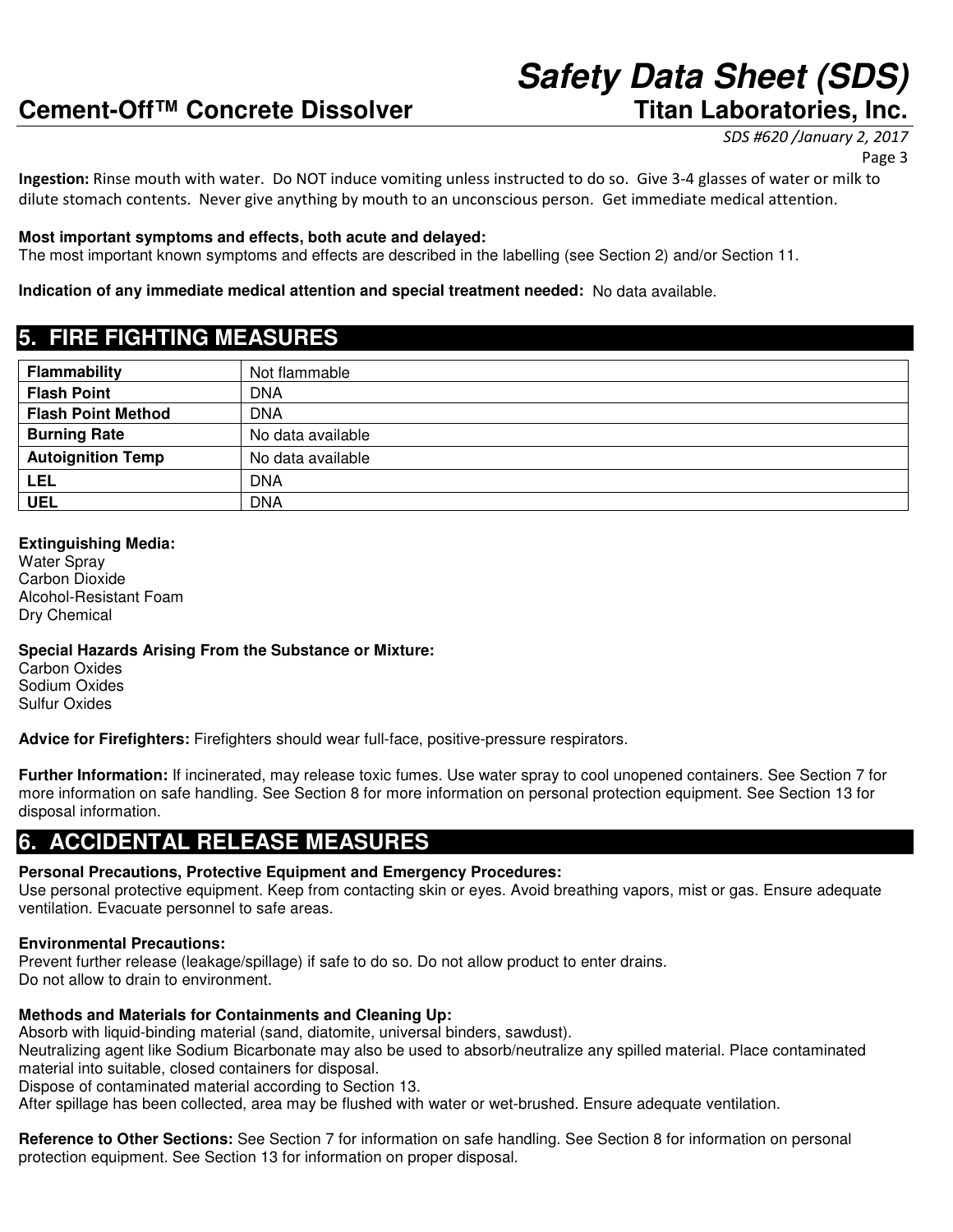## **Safety Data Sheet (SDS)**

SDS #620 /January 2, 2017 Page 4

## **7. HANDLING AND STORAGE**

**Handling Precautions:** Avoid breathing vapors or mist. Avoid contact with eyes, skin, or clothing. Use approved, original containers only. Keep containers closed when not in use. Do not expose containers to open flame, excessive heat, or direct sunlight. Do not puncture or drop containers. Handle with care and avoid spillage on the floor. Keep material out of reach of children. Keep material away from incompatible materials. Wash thoroughly after handling. Ensure adequate ventilation.

**Storage Requirements:** Keep container tightly closed. Avoid inhalation of vapors or mist upon opening container. Store in a well-ventilated place. Do not store at temperatures exceeding 49 °C/120 °F. Do not store in direct sunlight. Store away from strong bases, strong oxidizing agents, strong reducing agents, Alkali metals and Alkali salts.

## **8. EXPOSURE CONTROLS/PERSONAL PROTECTION**

**Engineering Controls:** All ventilation should be designed in accordance with OSHA standard (29 CFR 1910.94). Use local exhaust at filling zones and where leakage and dust formation is probable. Use mechanical (general) ventilation for storage areas. Use appropriate ventilation as required to keep Exposure Limits in Air below TLV & PEL limits.

#### **Personal Protective Equip:**

Eye/face protection: When using material use safety goggles, gloves and apron according to HMIS PP, C. All safety equipment should be tested and approved under appropriate government standards such as NIOSH (US) or EN 166 (EU).

Skin protection: Handle with gloves made from Neoprene, Nitrile or Burma rubber. Gloves must be inspected prior to use. Use proper glove removal technique (without touching glove's outer surface) to avoid skin contact. Dispose of contaminated gloves according to applicable laws and laboratory practices.

Body Protection: Chemically resistant gloves, apron and safety goggles are recommended. Type of protective equipment should be selected based on concentration amount and conditions of use of this material.

Respiratory protection: Full-face vapor respirator may be required as backup to engineering controls when proper engineering controls are not in place to keep TLV and PEL limits below defined thresholds.

Control of environmental exposure: Prevent leakage or spillage if safe to do so. Do not let material enter drains.

**Components with workplace control parameters:** Contains no substances with occupational exposure limit values.

**Biological occupational exposure limits:** Contains no substances with biological occupational exposure limits values.

## **9. PHYSICAL AND CHEMICAL PROPERTIES**

**Appearance:** Clear, colorless liquid **Physical State: Liquid Odor Threshold:** Not determined **Particle Size:** Not determined **Spec Grav./Density:** 1.087 g/ml (9.07 lbs/gal) **Viscosity:** Not determined **Sat. Vap. Conc.:** Not determined **Boiling Point:** 100 °C (212 °F) **Flammability:** (solid, gas): Not flammable **Partition Coefficient:** Not determined **Vapor Pressure:** (mm Hg @ 25 °C): 20 **pH:** @ 1%: 3.5 **Evap. Rate:**  $(N$ -Butyl Acetate =  $1$ ):  $> 1.0$ **Molecular weight:** MIXTURE **Decomp Temp:** Not determined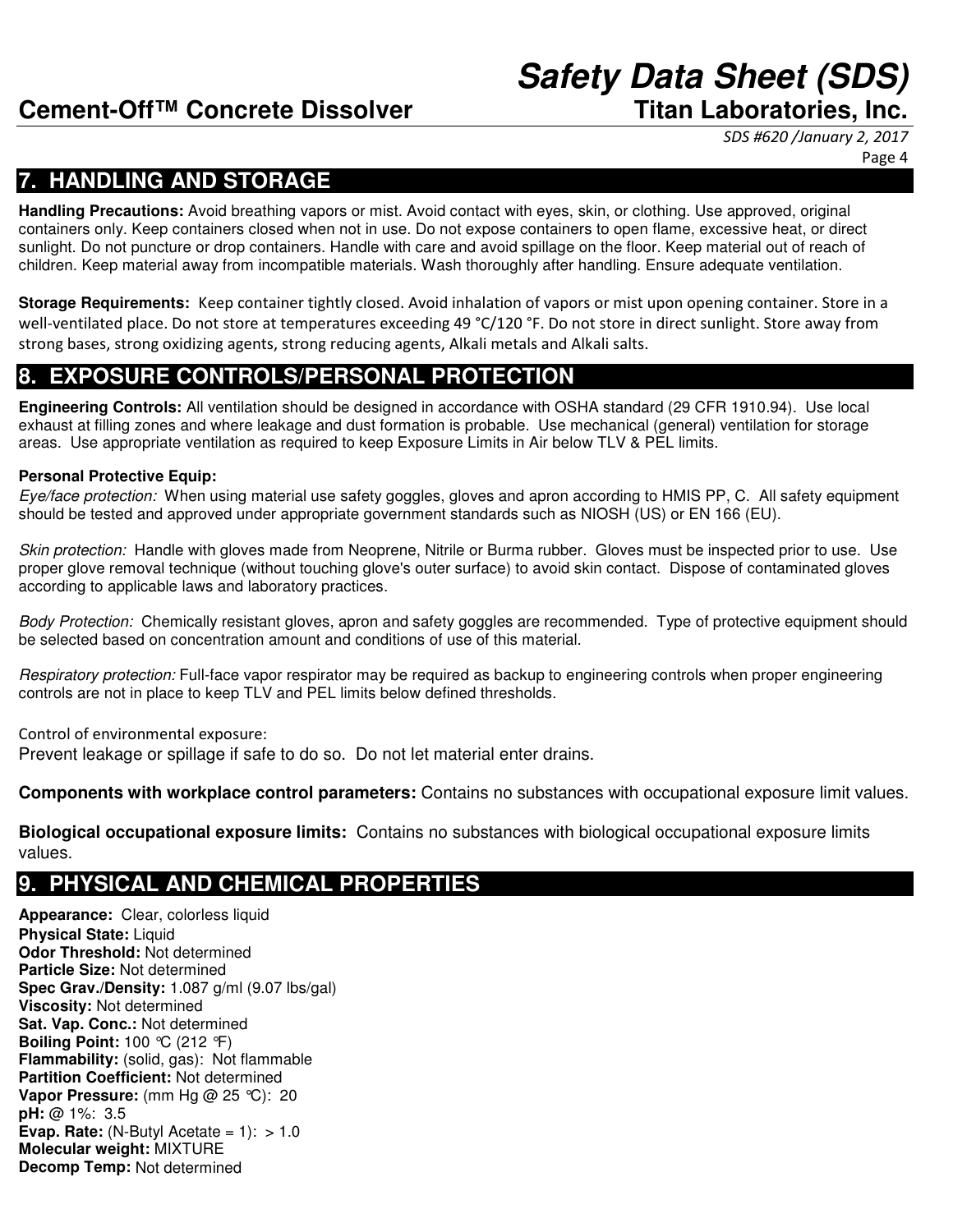## **Safety Data Sheet (SDS)**

SDS #620 /January 2, 2017 Page 5

**Odor:** Slight, detergent-like **Molecular Formula:** MIXTURE **Solubility:** 100% **Softening Point:** Not determined **Percent Volatile:** DNA **Heat Value:** Not determined **Freezing/Melting Pt.:** Not determined **Flash Point:** DNA **Octanol:** Not determined **Vapor Density:** (air = 1): Not determined **VOC:** DNA **Bulk Density:** Not determined **Auto-Ignition Temp:** Not determined **UFL/LFL:** Not determined

## **10. STABILITY AND REACTIVITY**

**Stability:** Product is stable under normal conditions.

**Conditions to Avoid:** Incompatibilities, flames, ignition sources.

**Materials to Avoid:** Strong bases, strong oxidizing agents, strong reducing agents, Alkali metals and Alkali salts.

**Hazardous Decomposition:** Carbon Oxides, Sodium Oxides and Sulfur Oxides.

**Hazardous Polymerization:** Will not occur.

## **11. TOXICOLOGICAL INFORMATION**

**Component(s):** Acetic acid, hydroxy-; Trade Secret **CAS No(s):** 79-14-1; None

**Acute Toxicity:** LD50 Oral - Rat: 438 mg/kg LC50 Inhalation - Rat: 3.6 mg/l (4 h)

**Skin Corrosion/Irritation:** Rabbit skin - Corrosive.

**Serious Eye Damage/Eye Irritation:** Rabbit eyes - Severe eye irritation.

**Respiratory or Skin Sensitization:** May cause respiratory irritation.

**Germ Cell Mutagenicity:** No data available.

### **Carcinogenicity:**

IARC: No component of this product present at levels greater than or equal to 0.1% is identified as a carcinogen or potential carcinogen by IARC.

ACGIH: No component of this product present at levels greater than or equal to 0.1% is identified as a carcinogen or potential carcinogen by ACGIH.

NTP: No component of this product present at levels greater than or equal to 0.1% is identified as a carcinogen or potential carcinogen by NTP.

OSHA: No component of this product present at levels greater than or equal to 0.1% is identified as a carcinogen or potential carcinogen by OSHA.

**Reproductive Toxicity:** Oral - Rat: Effects on Embryo or Fetus; Fetotoxicity (stunted fetus); Developmental Abnormalities (Musculoskeletal system).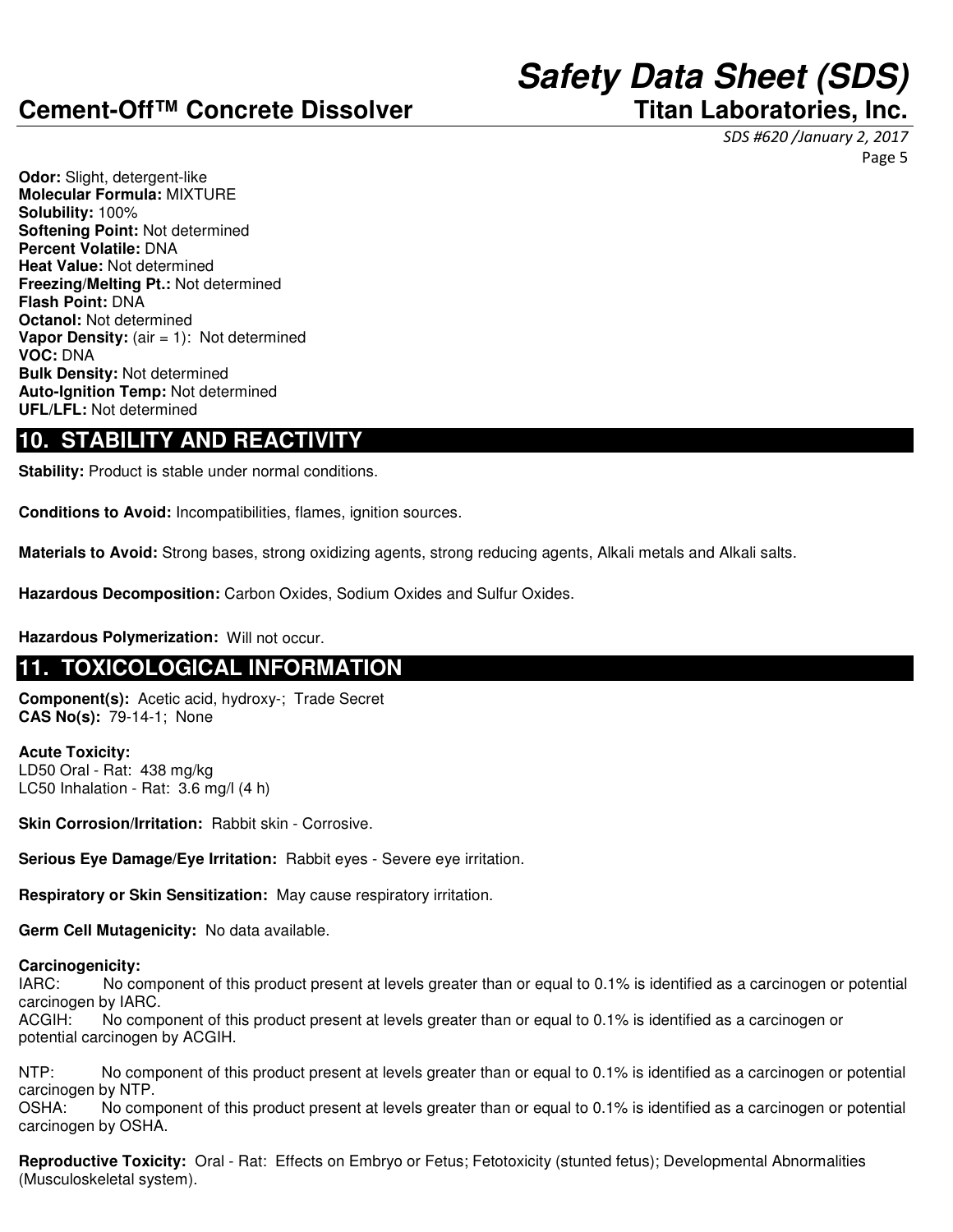## **Safety Data Sheet (SDS)**

SDS #620 /January 2, 2017

Page 6

**Specific Target Organ Toxicity - Single Exposure:** Respiratory system - May cause respiratory irritation.

**Specific Target Organ Toxicity - Repeated Exposure:** No data available.

**Aspiration Hazard:** No data available.

#### **Additional Information:**

Component: Acetic acid, hydroxy-; RTECS: MC5250000

### **12. ECOLOGICAL INFORMATION**

**Component(s):** Acetic acid, hydroxy-; Trade Secret **CAS No(s):** 79-14-1; None

#### **Toxicity:**

Toxicity to fish: LC50 - Danio rerio (Zebra Fish): 5,000 mg/l (96 h) LC50 - Oncorhynchus mykiss (Rainbow Trout): 3.2 - 5.6 mg/l (96 h) Mortality NOEC - Oncorhynchus kisutch (Coho Salmon): 3.1 mg/l (72 h) Mortality LOEC - Oncorhynchus kisutch (Coho Salmon): 5.6 mg/l (72 h)

Toxicity to daphnia and other aquatic invertebrates: Mortality NOEC - Daphnia: 4.0 mg/l (7 d)

#### **Persistence and Degradability:**

No data available.

#### **Bioaccumulative potential:**

Bioaccumulation - Lepomis macrochuris: 64 µg/l (28 d) Bioconcentration dactor (BCF): 220

**Mobility in Soil:** No data available.

#### **Results of PBT and vPvB assessment:**

Not required/conducted.

#### **Other Adverse Effects:**

An environmental hazard cannot be excluded in the event of unprofessional handling or disposal. Very toxic to aquatic life with long lasting effects.

## **13. DISPOSAL CONSIDERATIONS**

Product: Hazardous wastes shall be managed responsibly. All entities that store, transport or handle hazardous waste shall take the necessary measures to prevent risks of pollution, release into the environment or damage to people and animals. Contact a licensed professional waste disposal service to dispose of this material.

Contaminated Packaging: Dispose of as unused product.

## **14. TRANSPORT INFORMATION**

### DOT Class: Corrosive (8) #8 UN #: UN 3265, Class: 8, Proper Shipping Name: Corrosive liquid, acidic, organic, n.o.s. (Glycolic acid)

**DOT (US)** UN Number: 3265 Class: 8 Packing Group: III ERG #: 153 Proper Shipping Name: Corrosive liquid, acidic, organic, n.o.s. (Glycolic acid) Marine Pollutant: No Poison Inhalation Hazard(s): No